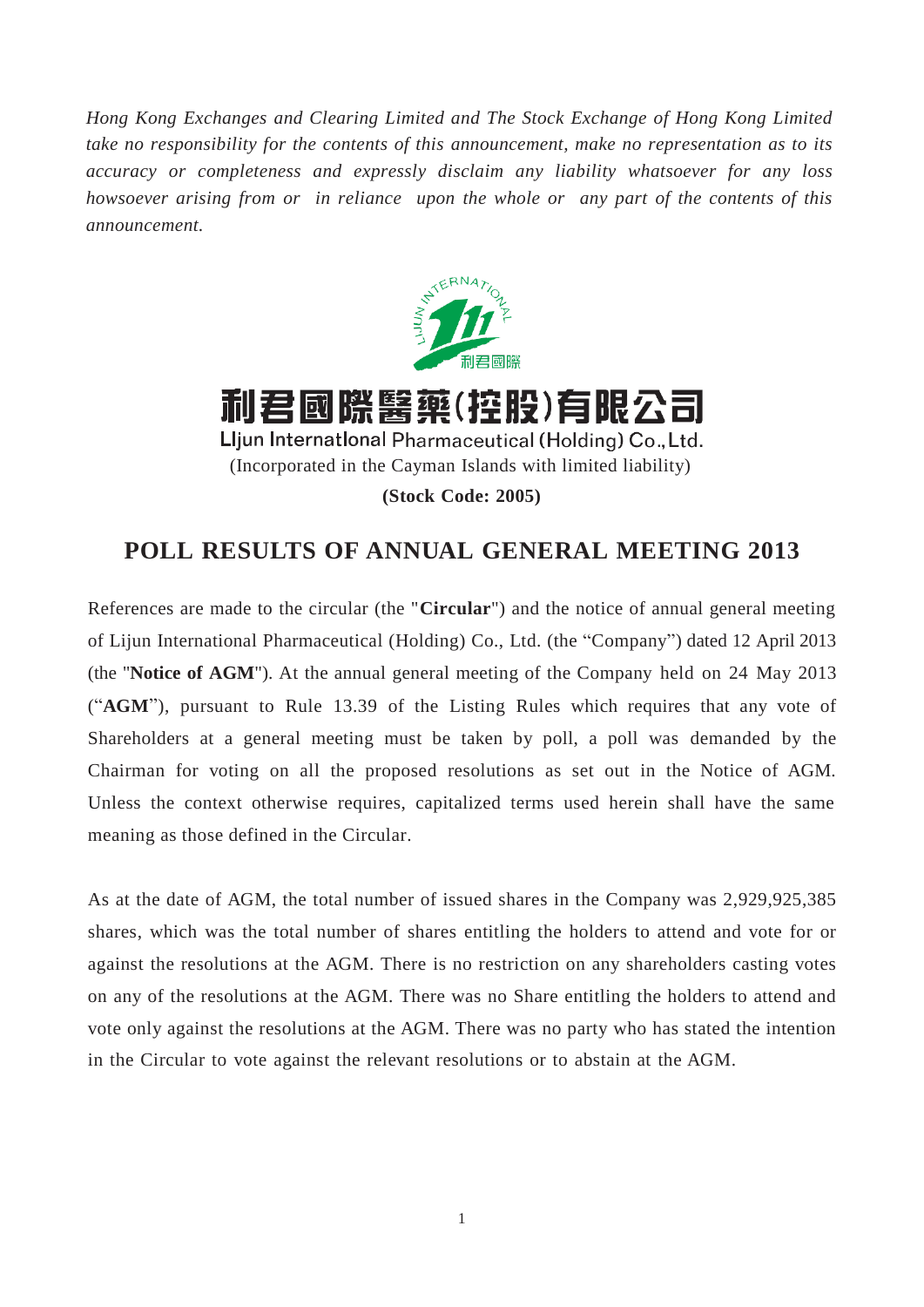The Company's share registrar in Hong Kong, namely, Computershare Hong Kong Investor Services Limited, was appointed as the scrutineer at the AGM for the purpose of votetaking. Set out below are the poll results in respect of the respective resolutions put to the vote at the AGM:

|    |                                                                                                                                                                                                    | No. of Shares Voted $(\% )$     |                                |
|----|----------------------------------------------------------------------------------------------------------------------------------------------------------------------------------------------------|---------------------------------|--------------------------------|
|    | <b>Resolutions</b>                                                                                                                                                                                 | For                             | <b>Against</b>                 |
| 1. | To receive and adopt the audited consolidated financial<br>statements of the Company and its subsidiaries and the<br>reports of the Directors and auditors for the year ended 31<br>December 2012. | 1,699,977,625<br>$(100.0000\%)$ | $\overline{0}$<br>$(0.0000\%)$ |
| 2. | (A) To re-elect Mr. Wu Qin as an executive Director.                                                                                                                                               | 1,699,977,625<br>$(100.0000\%)$ | $\mathbf{0}$<br>$(0.0000\%)$   |
|    | (B) To re-elect Mr. Qu Jiguang as an executive Director.                                                                                                                                           | 1,699,977,625<br>$(100.0000\%)$ | $\theta$<br>$(0.0000\%)$       |
|    | (C) To re-elect Mr. Wang Yibing as an independent non-<br>executive Director.                                                                                                                      | 1,699,977,625<br>$(100.0000\%)$ | $\overline{0}$<br>$(0.0000\%)$ |
| 3. | To authorise the board of Directors to fix the Director's<br>remuneration.                                                                                                                         | 1,699,977,625<br>$(100.0000\%)$ | $\overline{0}$<br>$(0.0000\%)$ |
| 4. | To re-appoint PricewaterhouseCoopers as auditors and to<br>authorise the board of Directors to fix their remuneration.                                                                             | 1,699,977,625<br>$(100.0000\%)$ | $\mathbf{0}$<br>$(0.0000\%)$   |
| 5. | To approve the declaration and payment of a final dividend.<br>(Ordinary resolution 5 of the Notice)                                                                                               | 1,699,977,625<br>$(100.0000\%)$ | $\theta$<br>$(0.0000\%)$       |
| 6. | (A) To grant a general mandate to the Directors to issue<br>new Shares. (Ordinary resolution 6A of the Notice)                                                                                     | 1,548,442,000<br>$(91.0860\%)$  | 151,535,625<br>$(8.9140\%)$    |
|    | (B) To grant a general mandate to the Directors to<br>repurchase Shares. (Ordinary resolution 6B of the<br>Notice).                                                                                | 1,699,977,625<br>$(100.0000\%)$ | $\theta$<br>$(0.0000\%)$       |
|    | To extend the general mandate granted to the Directors<br>(C)<br>to issue new Shares by adding the number of the Shares<br>repurchased.(Ordinary resolution 6C of the Notice)                      | 1,553,251,000<br>(91.3689%)     | 146,726,625<br>$(8.6311\%)$    |